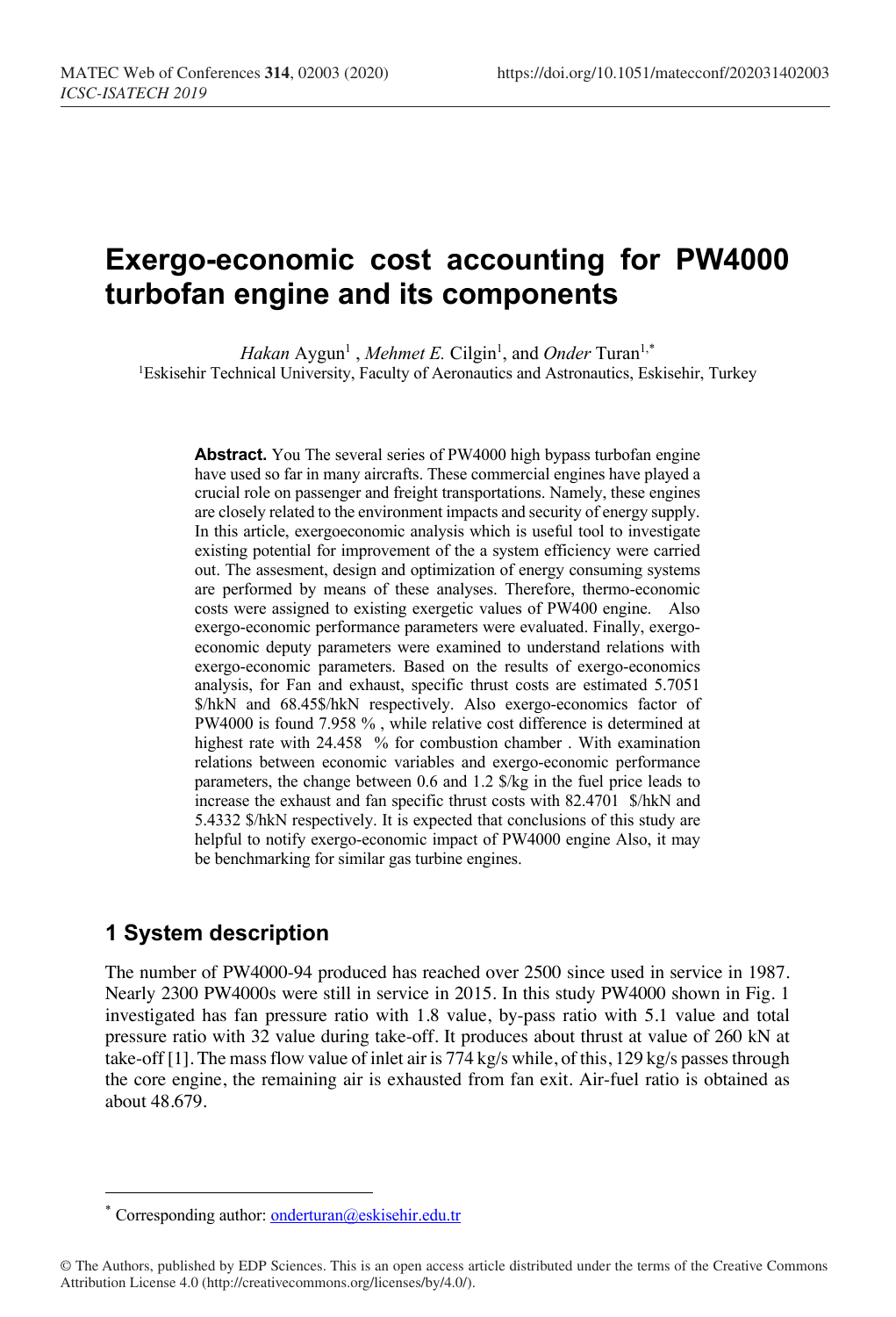

**Figure 1.** Illustration of PW4000 turbofan engine components [1]

#### **2 Exergo-economic analysis of PW4000 engine**

The exergoeconomic analysis arises out of combination of economic principles with second law of thermodynamics [2]. Both analyses together give more certain knowledge about system dealt with. The foundation of exergoeconomics analysis is that monetary costs associate with thermodynamic inefficiencies resulted from interactions emerged between system and its surroundings [3]. Namely, exergoeconomic methodology is employed to determine the costs of incoming and leaving streams, and exergy destructions within the system components [2]. The goal of this method is to optimize exergo-economic values for minimizing the exergy cost. Thus, the whole system has higher cost effectiveness. Exergoeconomic behavior of the system can be evaluated for cost balance. Main equations related cost balance of an engine may be established as given below [4]:

$$
\dot{C}_q + \int_i \dot{C}_k + \dot{Z}_k^T = \int_e \dot{C}_k + \dot{C}_w \tag{1}
$$

$$
\dot{C}_q = c \dot{E}_{q,k} \tag{2}
$$

$$
\dot{C}_k = c \dot{E}_{x,k} \tag{3}
$$

$$
\dot{C}_W = c\dot{W}_k \tag{4}
$$

$$
\dot{Z}_k^T = \dot{Z}_k^{CIC} + \dot{Z}_k^{OM}
$$
\n<sup>(5)</sup>

Where  $\dot{C}_q$ ,  $\dot{C}_k$  and  $\dot{C}_w$  represent the levelized exergy cost rate of heat transfer, entering or leaving stream and work done respectively.  $\dot{E}_x$ ,  $\dot{E}_q$  and  $\dot{W}$  are the exergy of stream, heat transfer and power at inlet and outlet of the kth component.  $\ddot{z}$  represents the levelised cost values for non exergetic with the units of \$h-1. where T denotes total of capital investment cost (CIC) and operating & maintenance cost (OM) for the kth component.

#### **3 Exergy assessment of PW4000 engine**

The effiencieny in the energy use is very significant because all of the energy cannot be converted into useful work. Application of existing techonologies and several optimisation techniques together could provide benefit to reduce energy consumption [5]. The rise in energy efficiency means both the protection of environment from harmful emissions and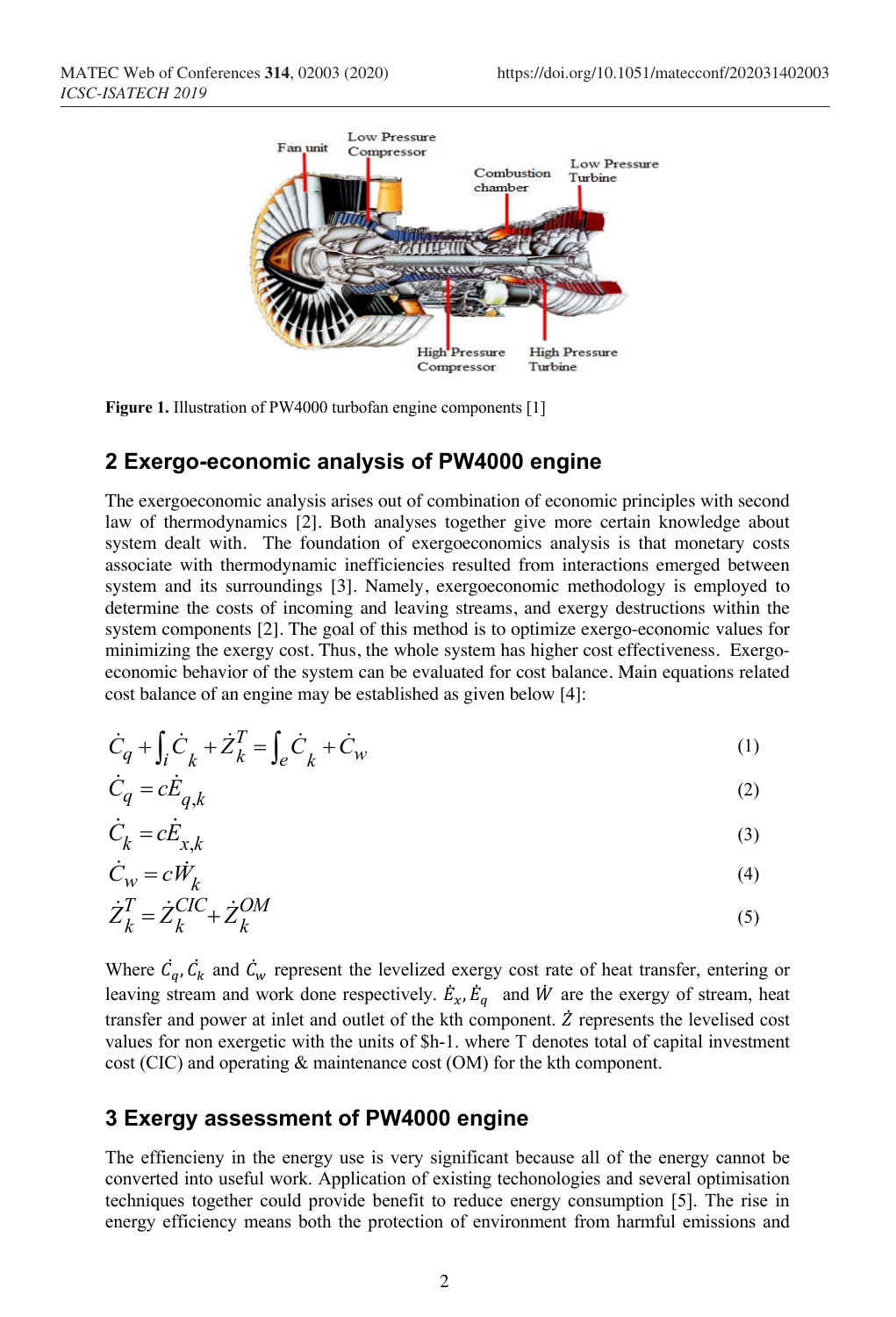economic saving for aviation sector. In fact, the limited resources lead to find out methods of sustainable development. For thermal systems, exergy evaluation is a foundation of economics, environmental and sustainability analyses, and thanks to results obtained, optimization of systems could performed on more factual base. Even only if applications of aircraft gas turbine engines are considered, the significance of an exergetic approach could be easily comprehended. Several exergy components exist in nature. The most used of them are physical and chemical exergies. Kinetic exergy is used only where velocity is high.

The meaning of physical exergy is the useful work provided from interaction between system and its surrounding, whereas chemical exergy could be defined as theorical work provided due to chemical composition difference between a system and its reference environment. Chemical exergy emerges only in combustion situations. If the first and the second laws of thermodynamics is applied on thermal systems, exergetic balance equality is easily established for related components. Physical exergy flow as called thermo-mechanical exergy divided into two components as thermal and pressure exergy. When ideal gas relations and constant specific heat capacity are accepted, this terms could be determined as follows respectively [6]:

$$
E^{th} = \dot{m}c_p[(T_k - T_{amb}) - T_{amb}ln\frac{T_k}{T_{amb}}]
$$
\n(6)

$$
E^{pres} = \dot{m}RTln \frac{P_k}{P_{amb}}
$$
 (7)

In this study, when calculating thrust cost rate, exergies of Fan exit and exhaust is calculated with aid of kinetic exergy. The kinetic exergy of air and combustion gases is accounted for as follows [7]:

$$
E^{pres} = \dot{m}RTln \frac{P_k}{P_{amb}}
$$
\n(8)

Considering fossil fuels which is formulated as  $C_aH_b$ , their chemical exergy is defined as:

$$
E^{ch} = \dot{m}_f \times LHV \times \left(1.033 + 0.0169 \frac{b}{a} - \frac{0.0698}{a}\right) \tag{9}
$$

Whereas, chemical exergy of air constituents is found by [8]:

$$
ex_{ch} = \sum_{k} x_k ex_k^{ch} + RT_0 \sum_{k} x_k ln x_k
$$
\n(10)

In this context, exergy balance equilibrium for any control volume could be established as:

$$
E^{ch} + \sum (E_o^{th} - E_i^{th}) + \sum (E_o^{pres} - E_i^{pres}) + T_{amb} \sum (S_o - S_i) + \dot{Q} + \dot{W} = 0
$$
 (11)

Exergy destruction required during efficiency calculations could be determined with aid of entropy production occured in components.

$$
E_{xd} = T_{amb} \sum (S_o - S_i)
$$
\n(12)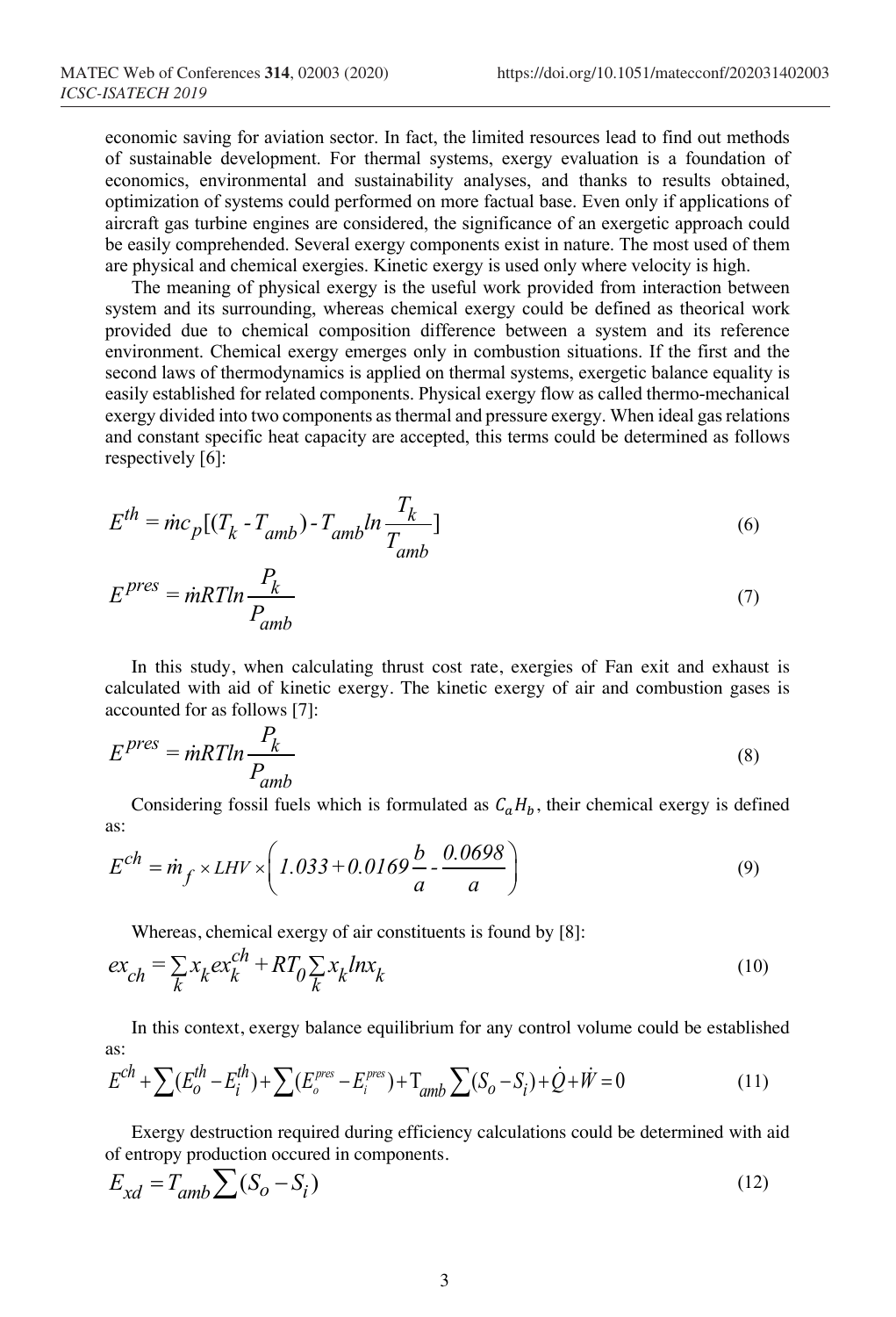As for exergy efficiency, in literature various methods exist for this term. For in any component, this parameter could be defined by [8]:



**Figure 2.** Cross-section drawing of PW4000 with thermodynamic informations

According to thermodynamics values given Figure 2, exergy analysis of PW4000 engine was carried out in advance [9,10].



**Figure 3.** Energetic and exergetic values of PW4000 engine for each station

# **4 Results and discussion**

In this article, exergoeconomic analysis of high bypass PW4000 turbofan engine was carried out with aid of energy and exergy analysis performed in advance. The linear equation system solution and the relations between exergo-economic variables and economic performance parameters was provided developing code in the Matlab environment.

In Figure 4 cost rates is associated with the exergy destruction for each component. Thanks to two different methods, this parameter provide us opportunity to evaluate costs of these inefficiencies from different point views.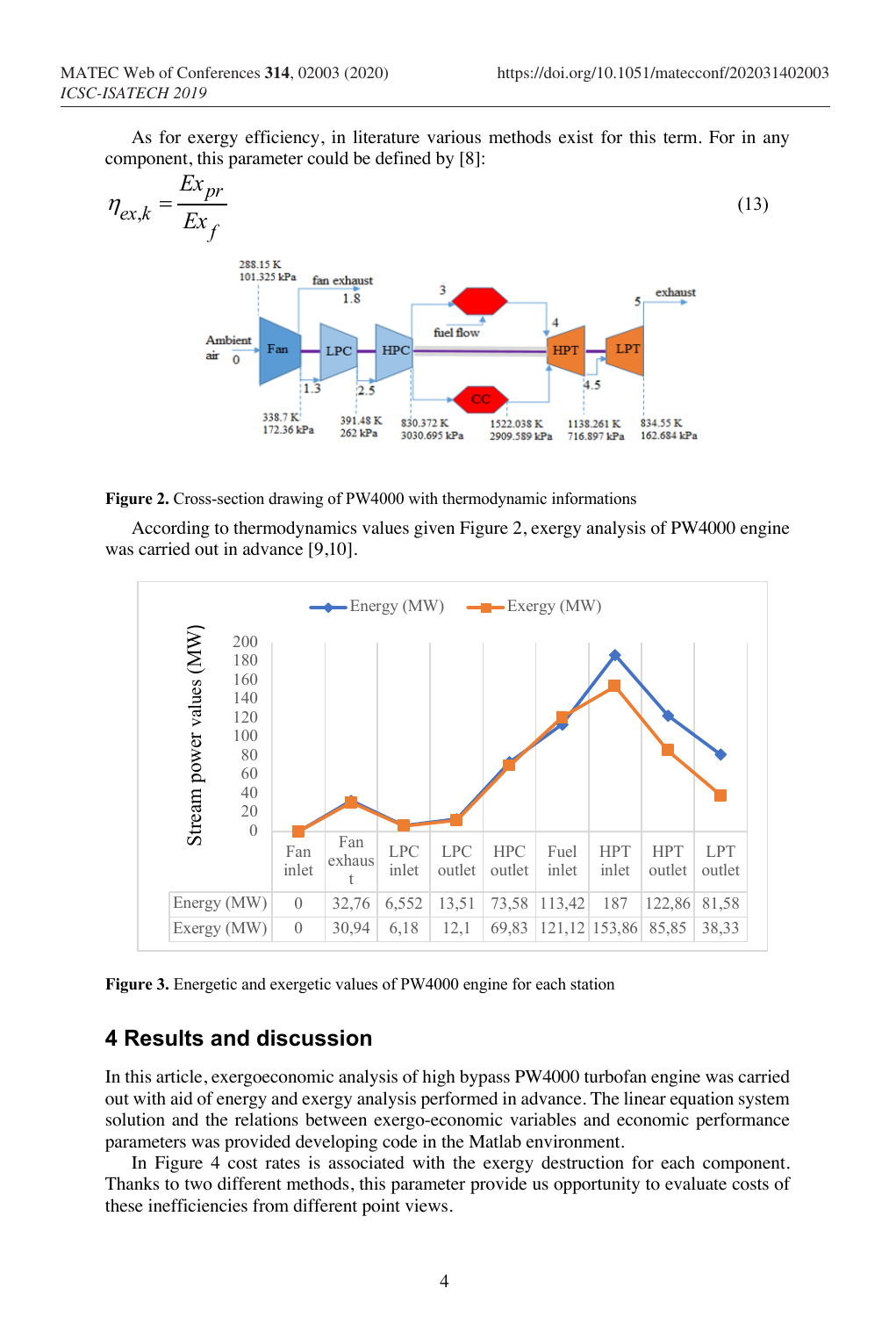

**Figure 4.** Exergy destruction cost rates of PW4000 engine components

Exergo-economic factor can display whether improvements to be performed is worth. This parameter is affected by two component. The first one is the exergetic costs resulted from inefficiencies. If this factor enjoys relatively low values, it should be known that exergetic costs outweigh. On the contrary, in high values of this factor, non-exergetic costs are dominant factor. According to Fig. 5, CC unit enjoys the lowest exergo-economic factor with 1.0801 %, while LPC unit has the highest ratio with 27.206 %. Fan, HPC and HPT stay modest values with 17.57 %,20.206 and 13.444 % respectively. Finally, LPT has second the lowest value with 6.738 %



**Figure 5.** Exergo-economic factor values of PW4000 and its components (%)

For this engine, about three quarters of thrust is generated by Fan unit, whereas the rest amount of thrust is provided by combustion gases from exhaust. After find unit cost rate for Fan thrust with solution of linear equation system, corresponding unit cost for exhaust thrust can be calculated. Considering these calculations, cost rate for exhaust thrust is determined 4448 \$/h, whereas for the Fan thrust, it is estimated as 1116 \$/h. When these rates are divided to thrust values to find STC parameter, corresponding values are 68.45 \$/hkN and 5.705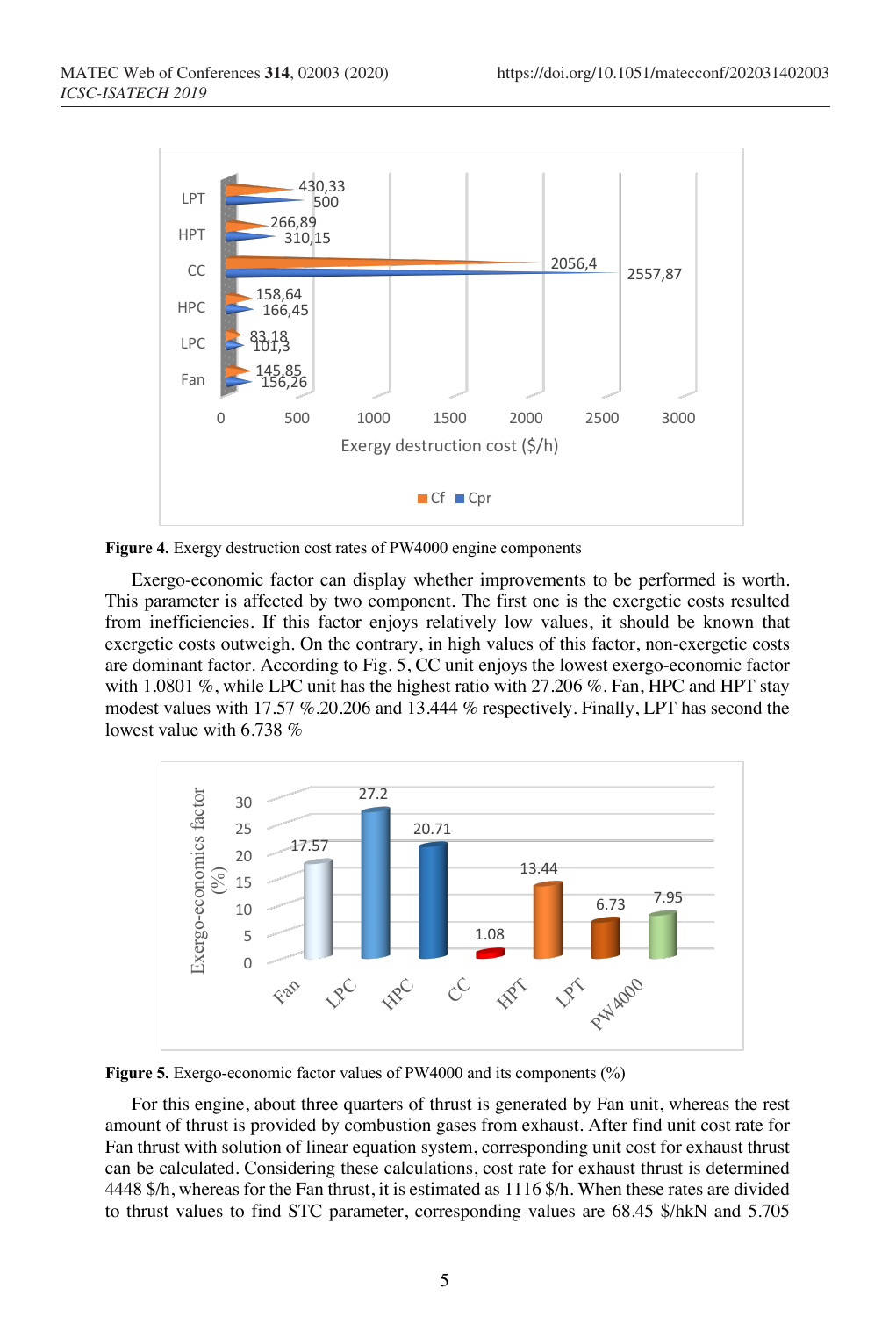\$/hkN respectively. Enormous difference in thrust cost rates could divert us to several initiatives such as increasing bypass ratio and fan pressure ratio to increase amount of fan thrust, but with current technology, some causes such as aerodynamic performance and sensitive balance between design variables do not allow us to achieve these attempt. As seen in Fig. 6, effect of the fuel price on specific thrust cost rate are handled. The variation in the range of 0.6 and 1.2 \$/kg at the fuel price leads to rise the exhaust and fan specific thrust costs at the ratios of 110.239 % of 96.61% respectively. Corresponding rises are 82.4701 \$/hkN and 5.4332 \$/hkN respectively. It may be deduced that if new techniques towards increasing combustion efficiency or fuel derivations for turbofan engines are not explored, the aviation sector may not compete with the increase in fuel price.



**Figure 6.** The variation in STC rates versus fuel price

Effect of PECs for HPC and HPT units on the fuel cost rates is displayed in Fig. 7. Although specific fuel cost ratios are not change much between 1.2 M\$ and 2.4 M\$, the variation in fuel cost ratios is calculated to be 80.12237 \$/h and 75.03821 \$/h respectively. These figures are highly crucial to consider PECs of components. Also these increases show parallelism with magnitude of exergo-economic factor which component has. Namely, HPC unit has relatively high exergo-economic factor. It is expected that it has higher rise in fuel cost rate according to variation in PEC. In Fig. 7, this situation emerged as mentioned.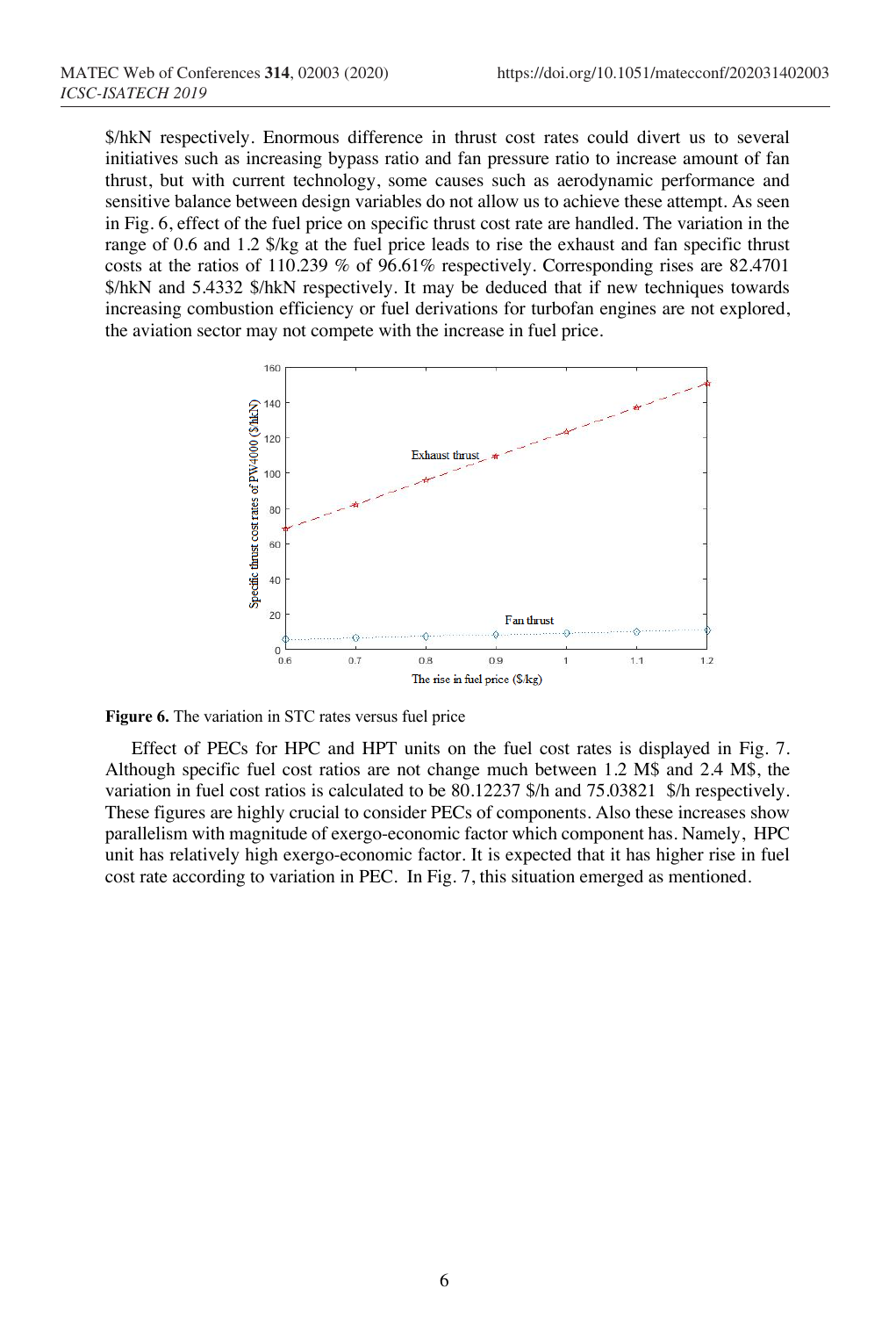

**Figure 7.** The change in fuel cost rates versus PEC value

# **5 Conclusions**

The exergy analysis helps gain more point of view than the energy analysis about improvement of system. This analysis was performed in advance for PW4000 engine. If economic relations is added to this analysis, more meaningful and useful knowledge is obtained. Namely, whether the extra costs revealed from improvements could be sufficiently profitable could be determined.

• The highest value of exergy destruction cost rate as called exergoeconomic parameter belongs to CC with 2056.403 \$/h according to fuel cost. Also LPC has the lowest value with 83.187 \$/h.

• The relative cost ratio is important for CC unit because cost of outlet stream with 3.7507% is higher than inlet stream. Corresponding relative cost ratio is 24.386 %.

• One of the most crucial parameters among the others is exergo-economic parameter. The LPC unit is the highest magnitude with 27.206 %, while the lowest value belongs to CC unit with 1.0801 %.

• For HPC and HPT units, the variation between 1.2 M\$ and 2.4 M\$ in fuel cost rates versus purchased equipment cost investigated. The difference (increase) in fuel cost ratios with increasing PECs is found to be 80.12237 \$/h and 75.03821\$/h respectively.

• Impact of OM cost on exergo-economic factor and relative cost rate were discussed. The exergoeconomic factor of the LPC has the highest rise with 5.95 %, while the lowest variation value with 0.35 belongs to CC unit. As for relative cost rate, the variation in this parameter with the OM costs has the lowest values with 0.087 % for CC unit, while the LPC has relatively the highest value with 1.26 %.

• In the range of 3000 and 6200h, the diminish in exergoeconomic factors and relative cost rates are displayed. The highest the decrease emerges in LPC with 5.17 %, while the relatively lowest value belong to CC unit with 0.29 %.

• The magnitudes of STC parameter for exhaust and fan thrusts were determined to be 68.45 \$/hkN and 5.705 \$/hkN respectively.